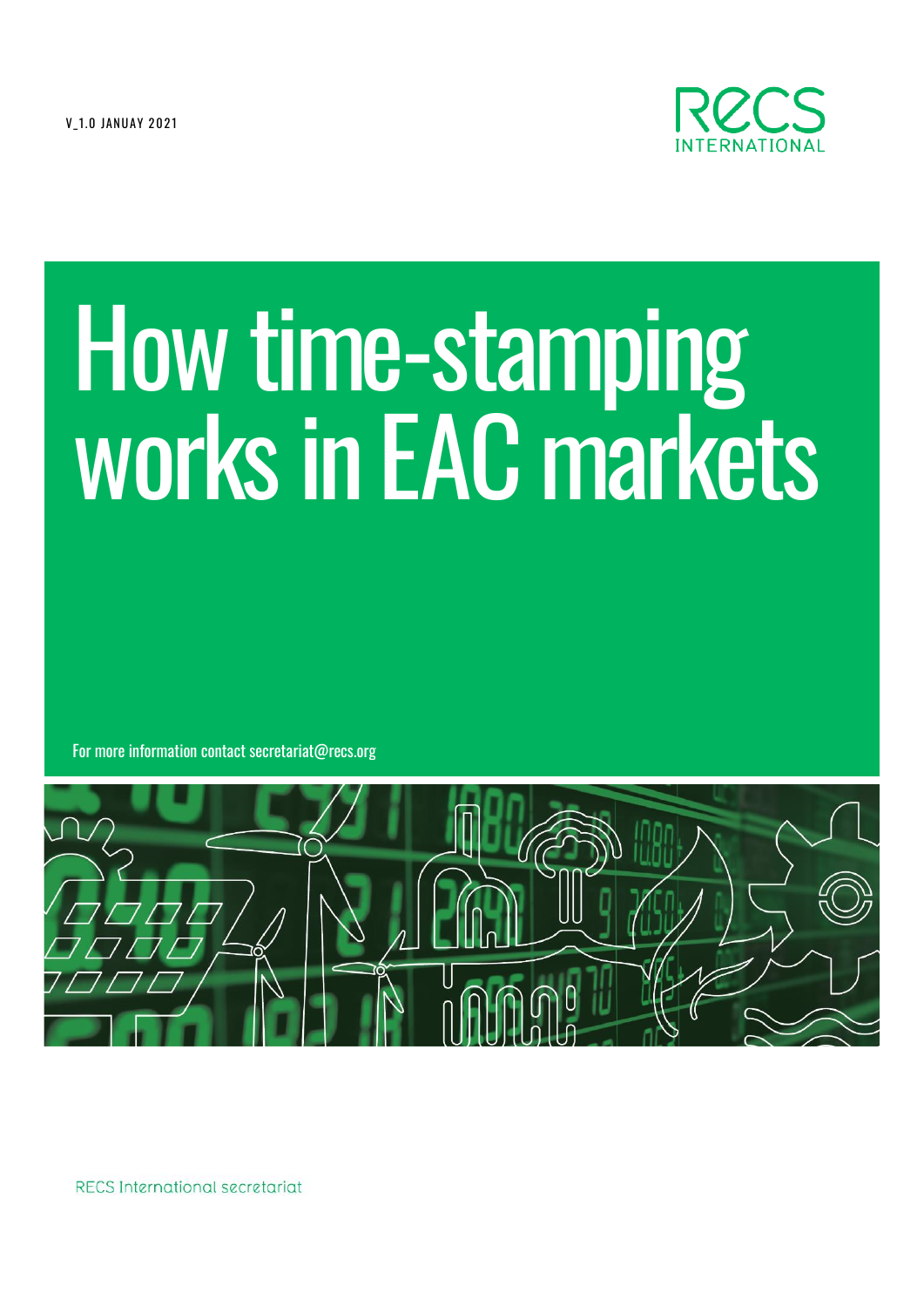

### **Introduction**

End-users that claim the use of renewable electricity by cancelling Energy Attribute Certificates (EACs) mostly frequently report their power consumption annually. For many end-users, this means that the precise moment of generation of the unit of power for which an EAC is issued is irrelevant as long as their electricity consumption in a given year is matched with their purchase and cancellation of EACs from that same year. However, some end-users, particularly those with flexible demand and/or access to storage, are seeking to develop ways to show that they consumed renewable electricity at the same time as such electricity was being generated.

# Disclosure and reporting

Disclosure is the provision of information to a final customer about the specific attributes of each unit of energy supplied to them. A disclosure period is a period within which a unit of energy is generated, its attributes are certified through the issuance of an EAC, and those certified attributes are consumed by cancelling the related EAC. Energy consumption reporting is the process through which end-users declare – either on their own or through a third-party – their energy consumption to an independent body, such as the CDP or RE100, for verification against that body's reporting rules.

A distinction should be made between the *frequency* of the disclosure of information to final consumers and the *granularity* of those disclosures. For example, many people pay a monthly phone bill which details calls and messages down to the second. The frequency of such bills is monthly, and their granularity is every second. Many jurisdictions mandate that the disclosure period should have the frequency of a rolling or a calendar year, while some are looking to shorten the frequency of mandatory disclosure periods to a month. Within these frequencies, issuing bodies may provide additional information on the granularity of the disclosure by stating on the EAC the month, week, or day during which the unit of certified power was generated. Such granularity about the time of generation can be maximised by putting a precise time-stamp on an EAC, which can specify the moment of generation down to the 15-minute physical balancing period. End-users can voluntarily report their energy consumption as frequently and with as much granularity as is allowed for by the issuance of, and information on, the EACs they are using.

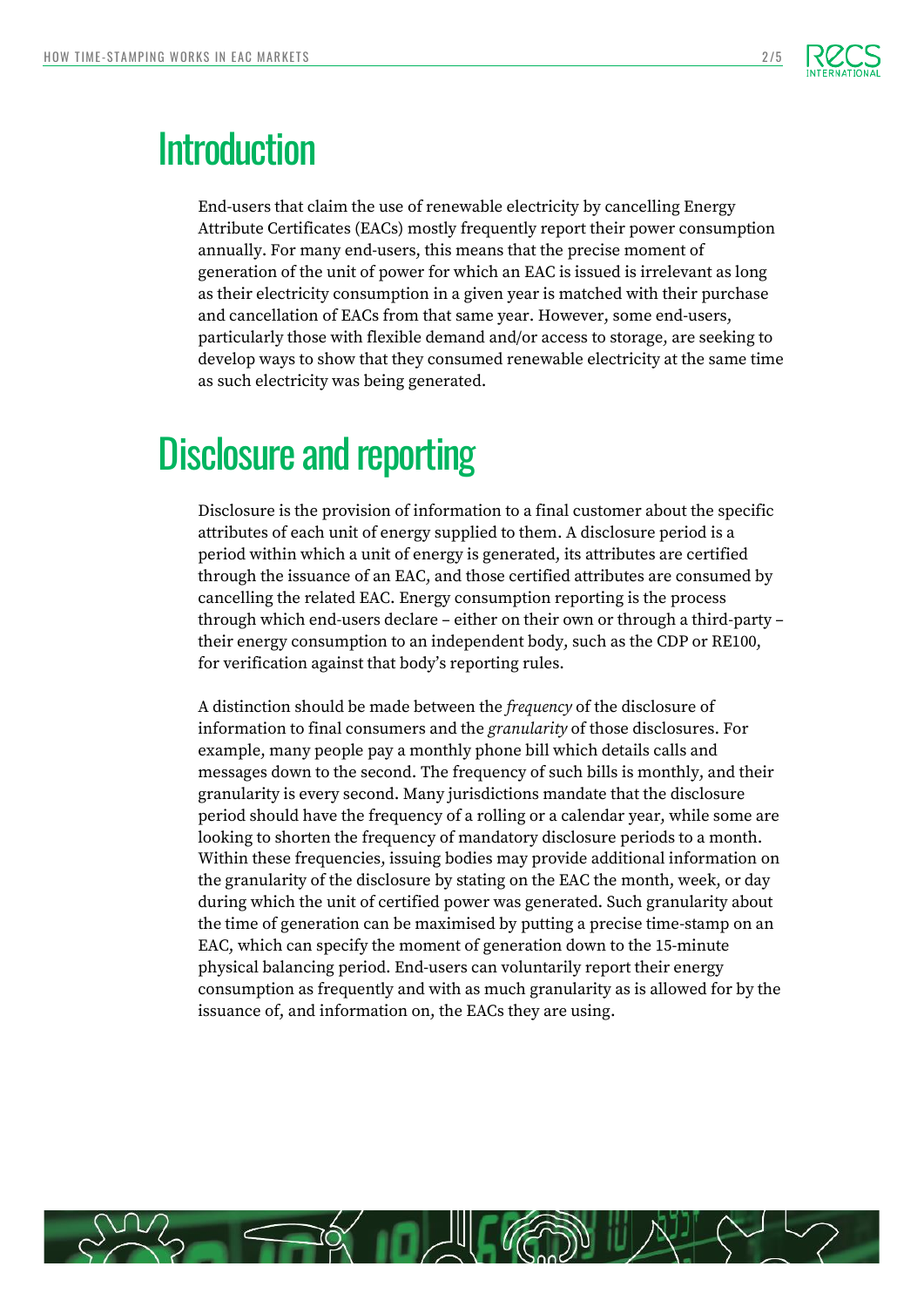

### Why report electricity use with greater frequency and granularity?

End-users can already claim the use of very specific types of renewable energy. Thanks to the details on EACs issued within standardised schemes, end-users can already specify, for example, the exact generation plant they want to consume energy from. However, there has been less granularity about the time when a given unit of energy was generated and injected into the grid. This has posed a challenge to end-users who want to closely match their consumption of renewable power with its generation. Instead of wanting to match their consumption of renewable electricity within a year, month or day – which is already possible in nearly all EAC markets – they want to be able to match it within an hour, or even a quarter-hour.

Choosing to report electricity consumption at such a granular level requires resources that may not be available to all end-users. As such, it should be remembered that the most important practice is for end-users to prove their consumption of renewable electricity by cancelling EACs within the laws and standards of the jurisdiction they are in. The main focus should not be on whether different levels of granularity of consumption are more impactful than others. It should be on encouraging those end-users who do not consume renewables in the first place to do so through EAC systems and markets.

Nevertheless, more granularity can benefit EAC markets as well as individual consumers. EACs issued in standardised markets already provide important details, such as the exact production device, whether that device benefited from any public support, and when that device first became operational. These details allow end-users to choose, fairly specifically, the EAC product they want to buy. This, in turn, can help to drive demand for renewable energy in general, and specific forms of renewable energy in particular. Indeed, temporal granularity is just one of many aspects of information on standardised EACs that could become more detailed. Where the greater granularity of information for consumers is feasible and can help to grow the demand for renewable energy it should be provided.

# How to facilitate more granular reporting

It should be relatively straight-forward to facilitate more granular reporting by end-users. The first step would be to ensure that EACs include a time-stamp which states the moment when the certified unit of electricity was generated and injected into the grid. In some jurisdictions, this may require improvements

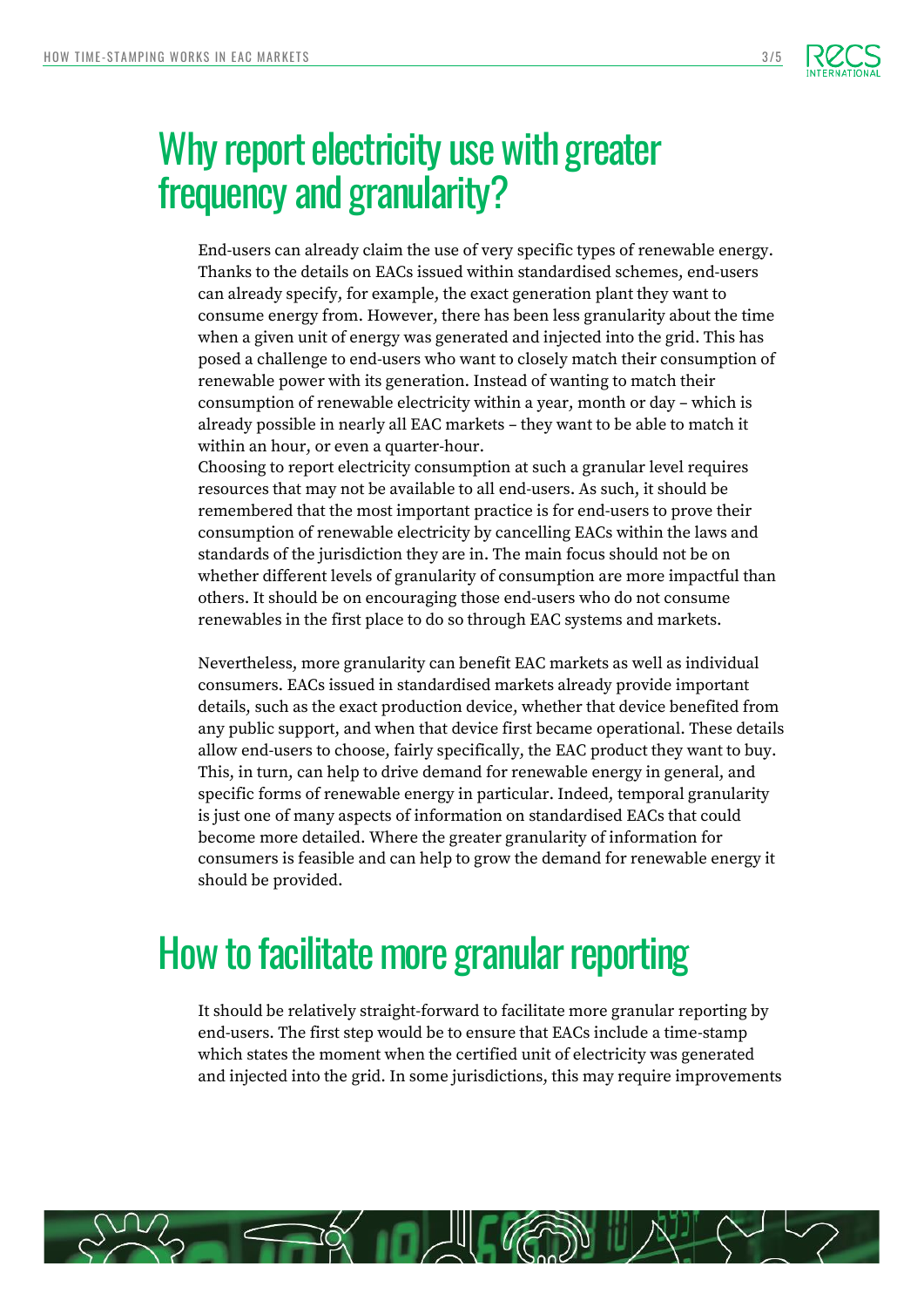

to metering infrastructure for production devices and the verification process for meter readings. This could also be done on a voluntary basis, by overlaying this information on an existing EAC through, for example, a specific label. Likewise, for end-users to have a precise understanding of the time of their consumption by megawatt-hour, they may also have to ensure their meters provide this type of granularity on the consumption-side. Once the first two steps are implemented, end-users would be able to buy and cancel GOs that were issued at times they were consuming electricity. This does not have to happen in 'real-time', which would place significant technical requirements on both power and EAC systems and markets and how they interact. Instead, hourly matching can be done retrospectively by consumers who first identify when they were consuming power, and each day, month, or year, buy the EACs that were issued during those moments of consumption. Just as telephone bills are issued monthly but include granularity down to the second, so too would it be logical and possible to do the same for EAC markets.

## Challenges to more granular reporting

It should be remembered that EAC markets were created because electricity cannot be tracked between producer and consumer as other products, such as Fairtrade coffee, can. Electricity is not a tangible product that can be physically transported. It is a charge that must be maintained on a grid. This is why power markets are essentially balancing markets and all market participants face balancing responsibility rules such as those set out in the EU's Electricity Market Regulation**<sup>1</sup>** .

Even if an end-user buys power from a specific producer, generated at a specific time, it cannot be boxed-up and directly delivered. Instead, producers inject their electrical charge onto the grid in one place and somewhere else the enduser takes the amount of charge they need off the grid. System operators work to maintain a balance between the injection and off-taking of power. When we buy power we are buying the right to remove a given amount of charge from the grid. Therefore, the only way to track the production and use of a megawatthour of power, along with its attributes, is through a book & claim accounting system. These systems let EAC market participants book the attribute certificates when power is injected into the grid, transfer those attributes to their consumer, who then claims them as proof that they paid for a given type of electricity.



**<sup>1</sup>** In Europe, Balance responsibility rules on market participants are included in Regulation (EU) 2019/943 of the European Parliament and of the Council of 5 June 2019 on The Internal Market For Electricity, especially in Articles 5 & 6 (**<https://eur-lex.europa.eu/legal-content/EN/TXT/PDF/?uri=CELEX:32019R0943&from=EN>**).